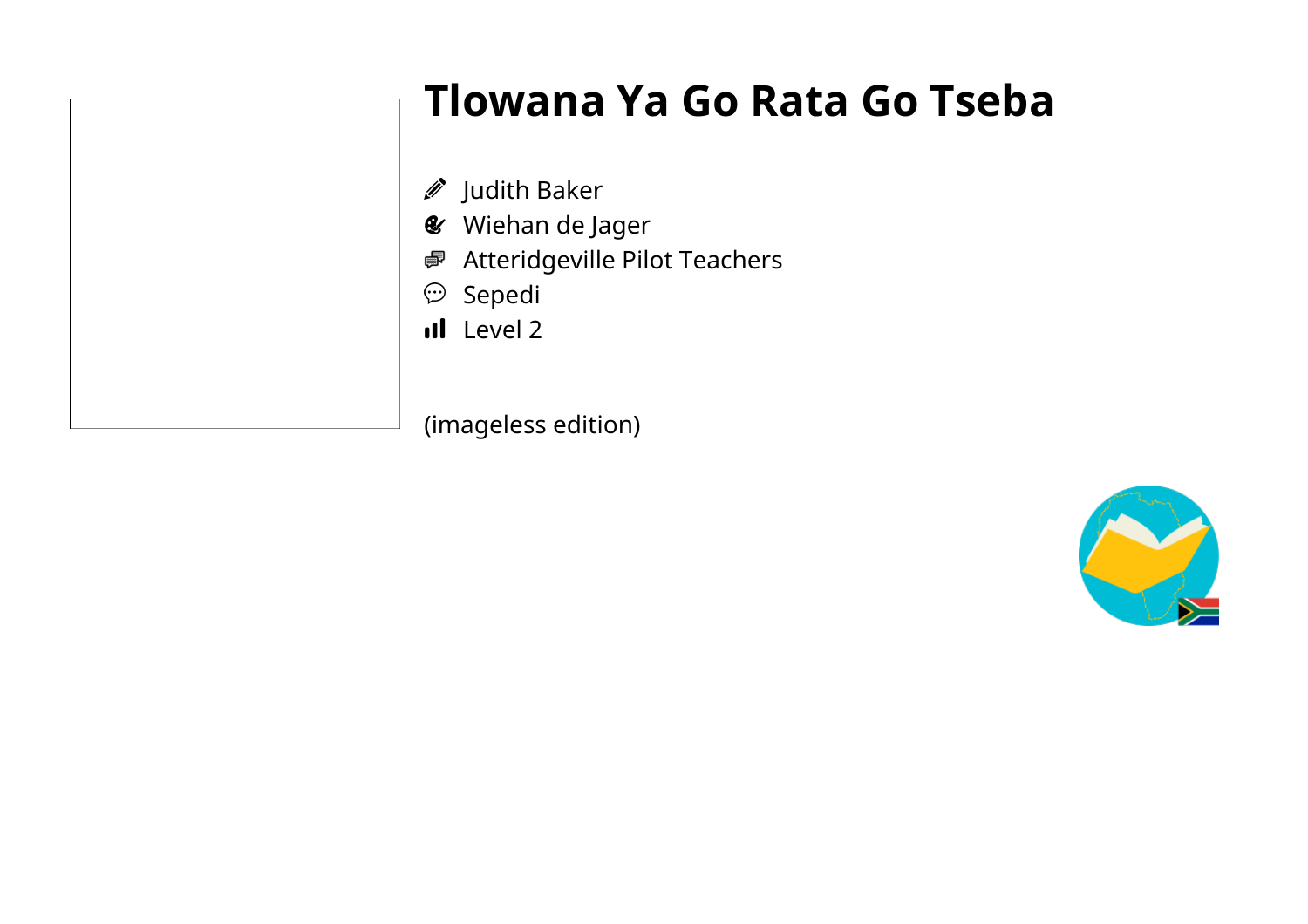| Batho ka moka be ba tseba gore tlou e na le<br>nko ye telele. |
|---------------------------------------------------------------|
|                                                               |
|                                                               |
|                                                               |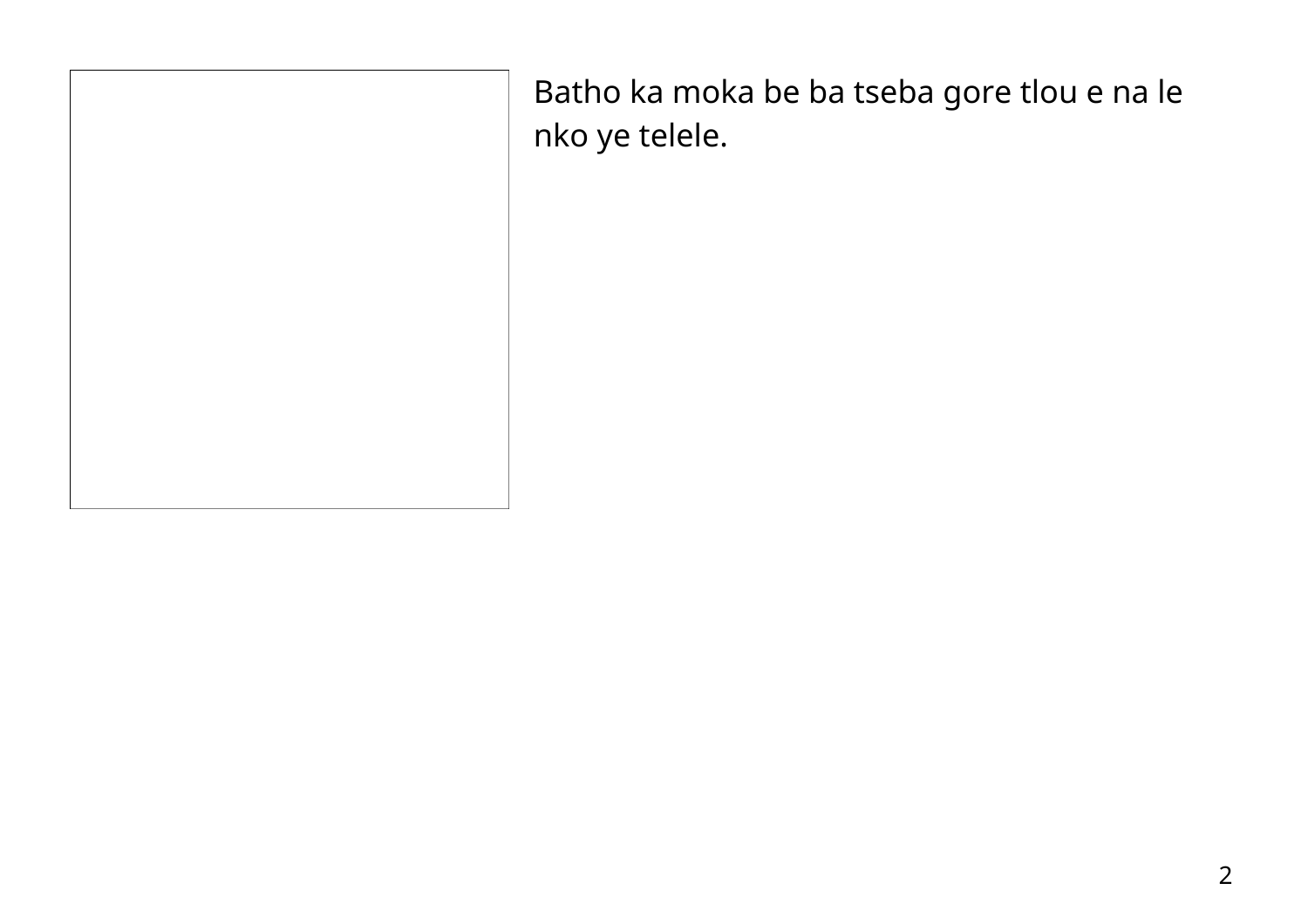Mehleng ya kgale tlou e be e na le nko ye kopana ya go nona. Bjale ka seeta mo gare ga sefahlego.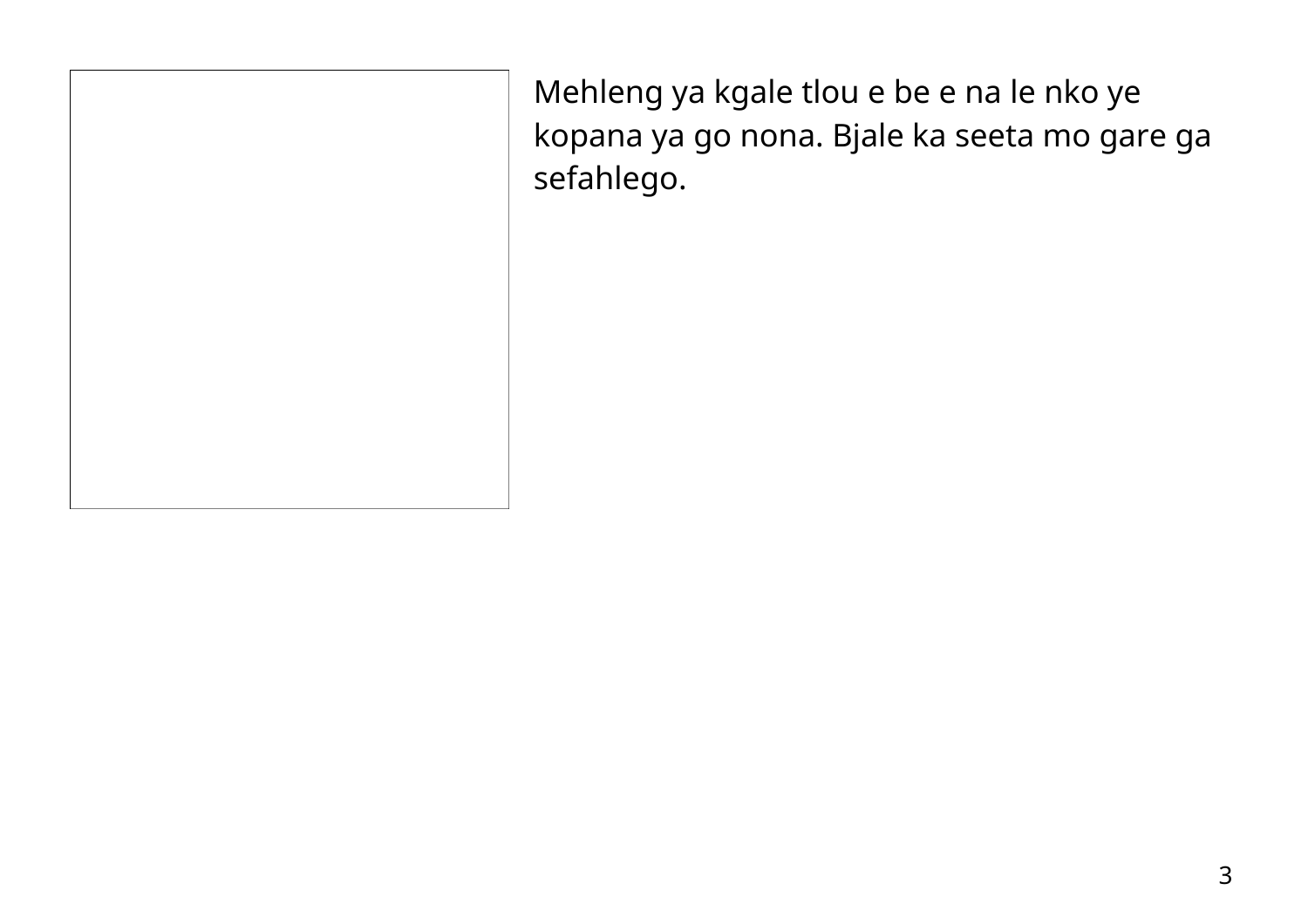Bjale tlowana ya go rata go tseba ya tswalwa. E be e na le dipotšišo go diphoofolo ka moka.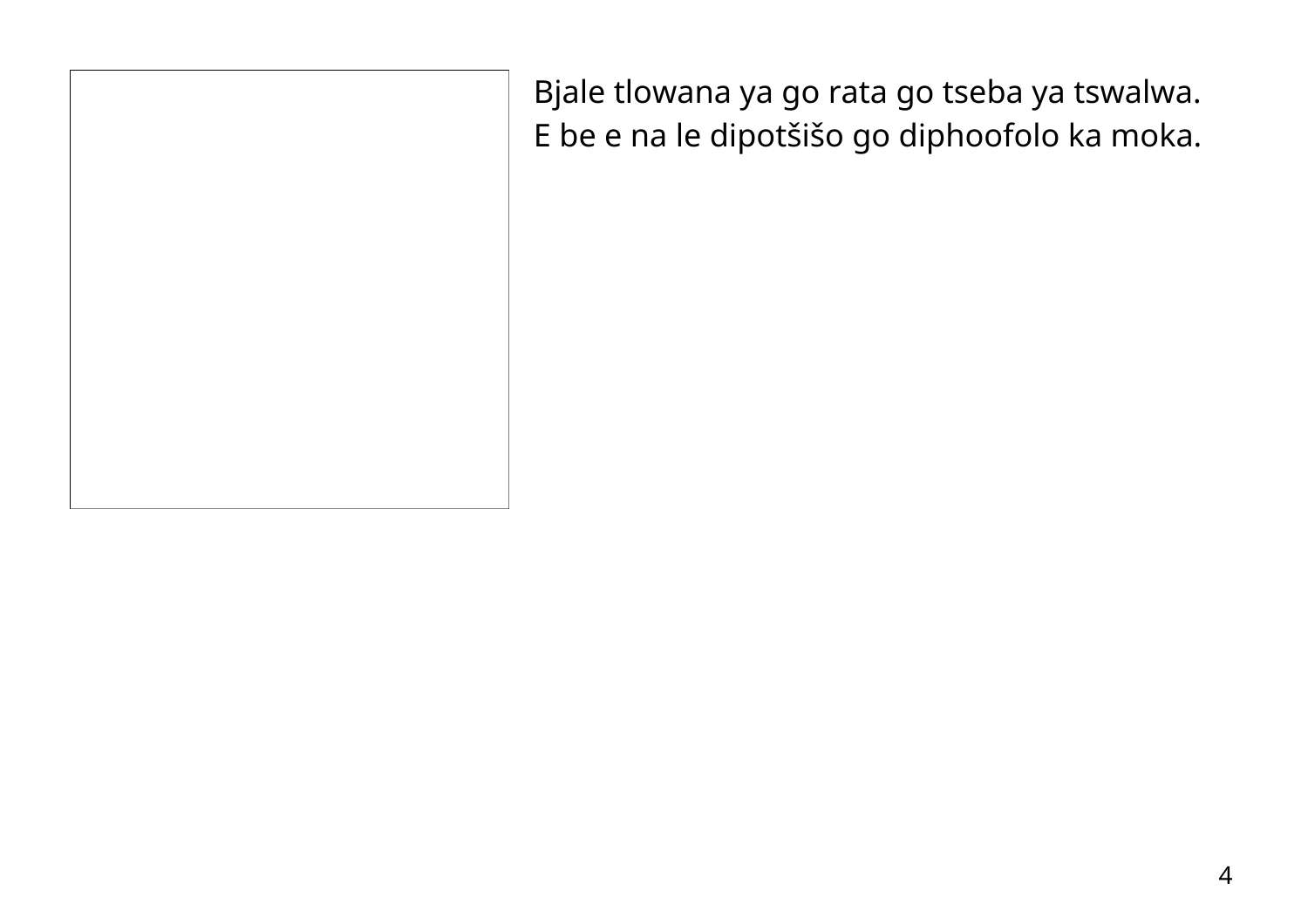| E ile ya botšiša Thutlwa, "Naa goreng o na le<br>molala o mo telele?" |
|-----------------------------------------------------------------------|
|                                                                       |
|                                                                       |
|                                                                       |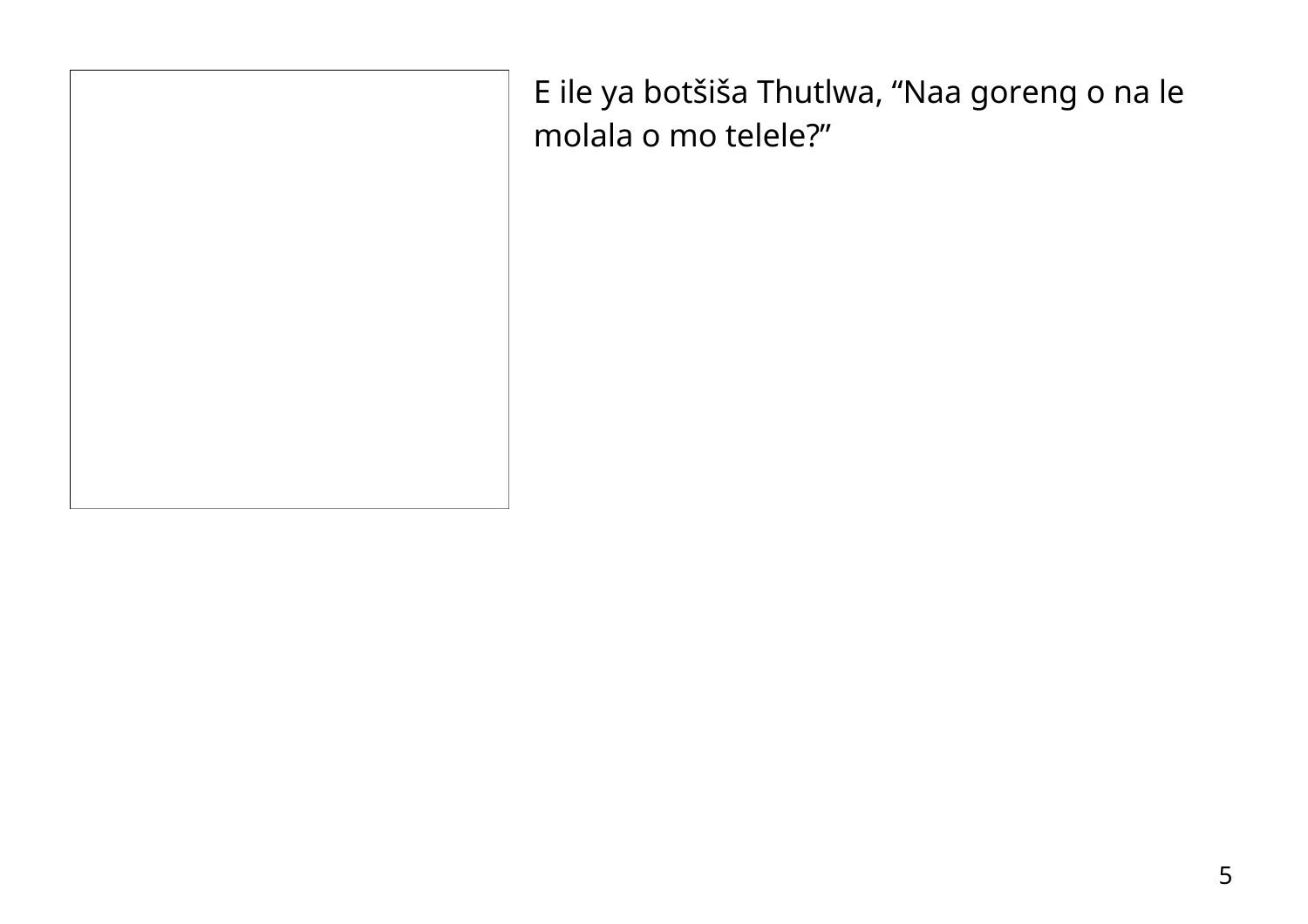Ya botšiša Tšhukudu. "Naa goreng lenaka la gago le na le nhla ye bogale?"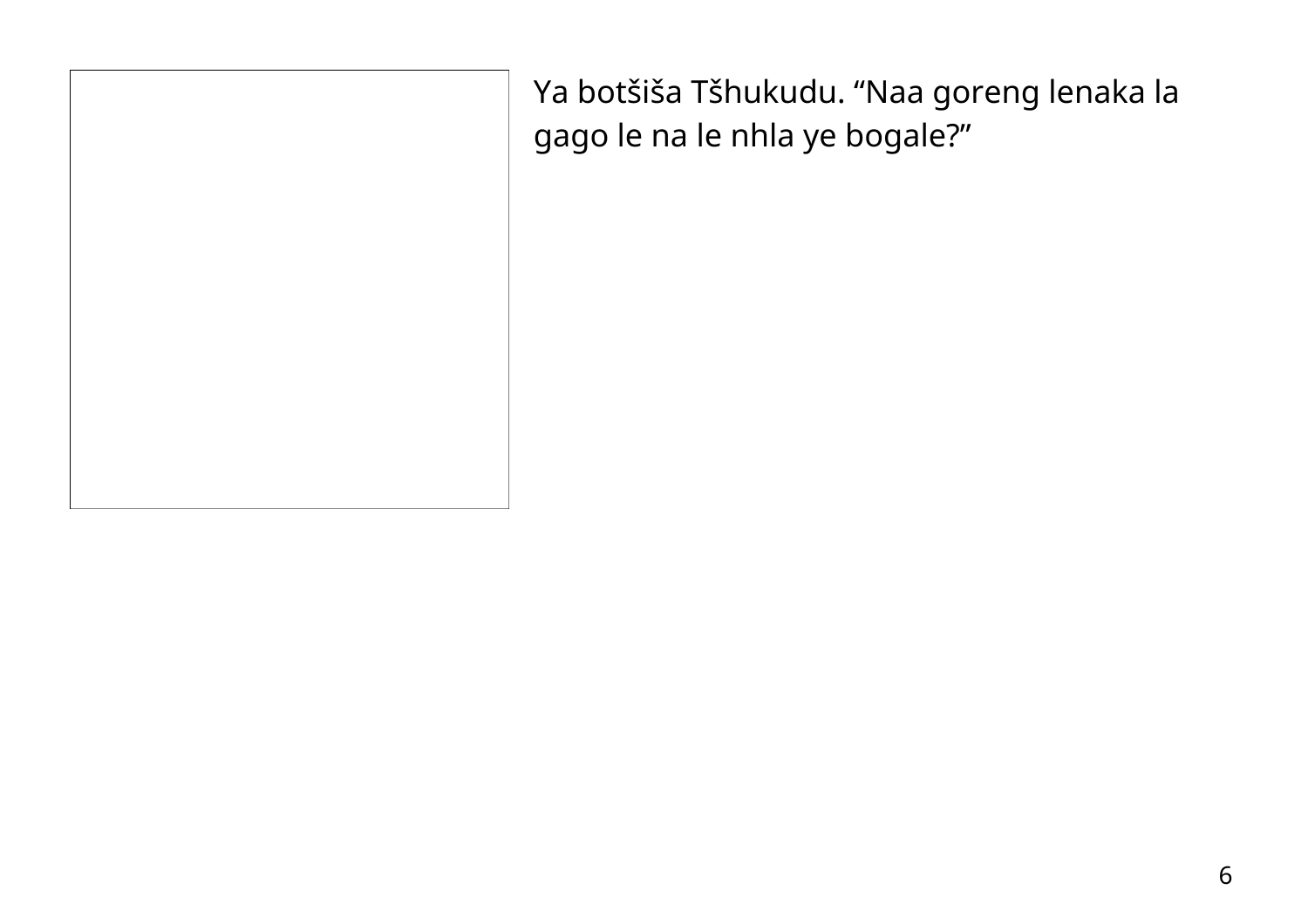Ya botšiša Kubu, "Naa goreng o na le mahlo a ma kubedu?"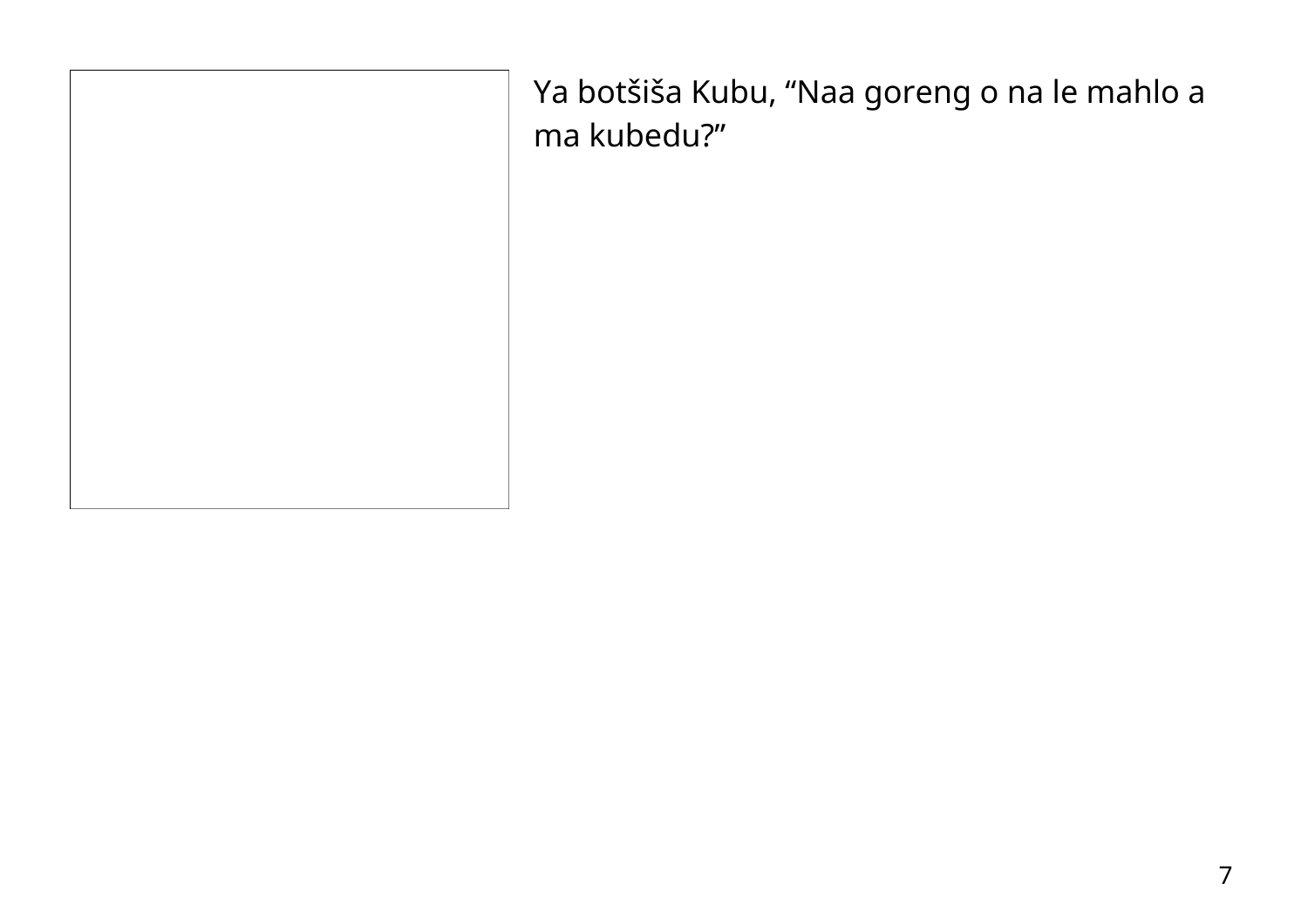Ya nyaka go tsibišisa kudu ka Kwena, "Naa Kwena e lalela ka eng?"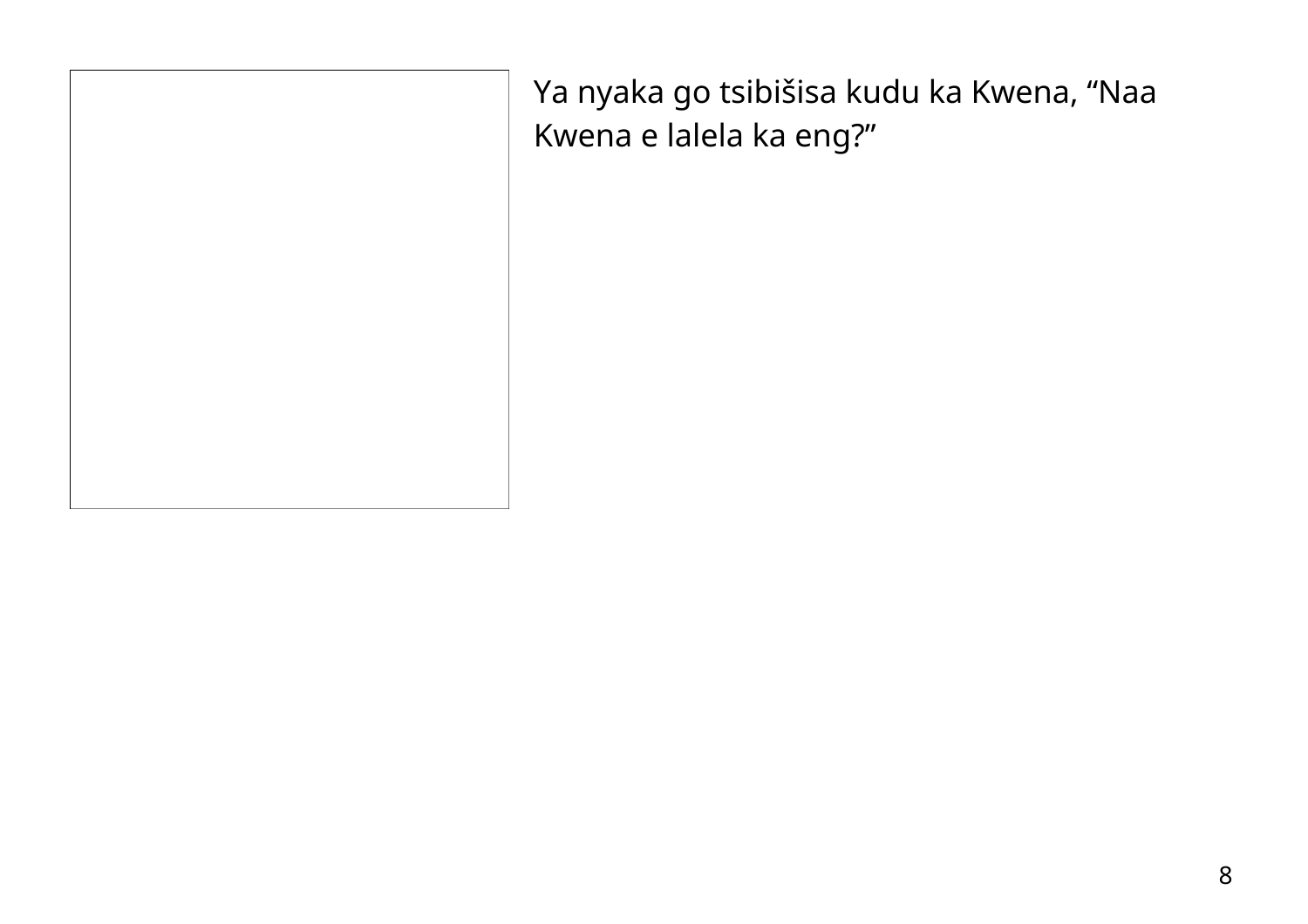"O seke wa tsoga o botsišitše potšišo ya go swana bjalo ka yeo!" gwa realo mmagwe. Ya tloga e nyenyebetše.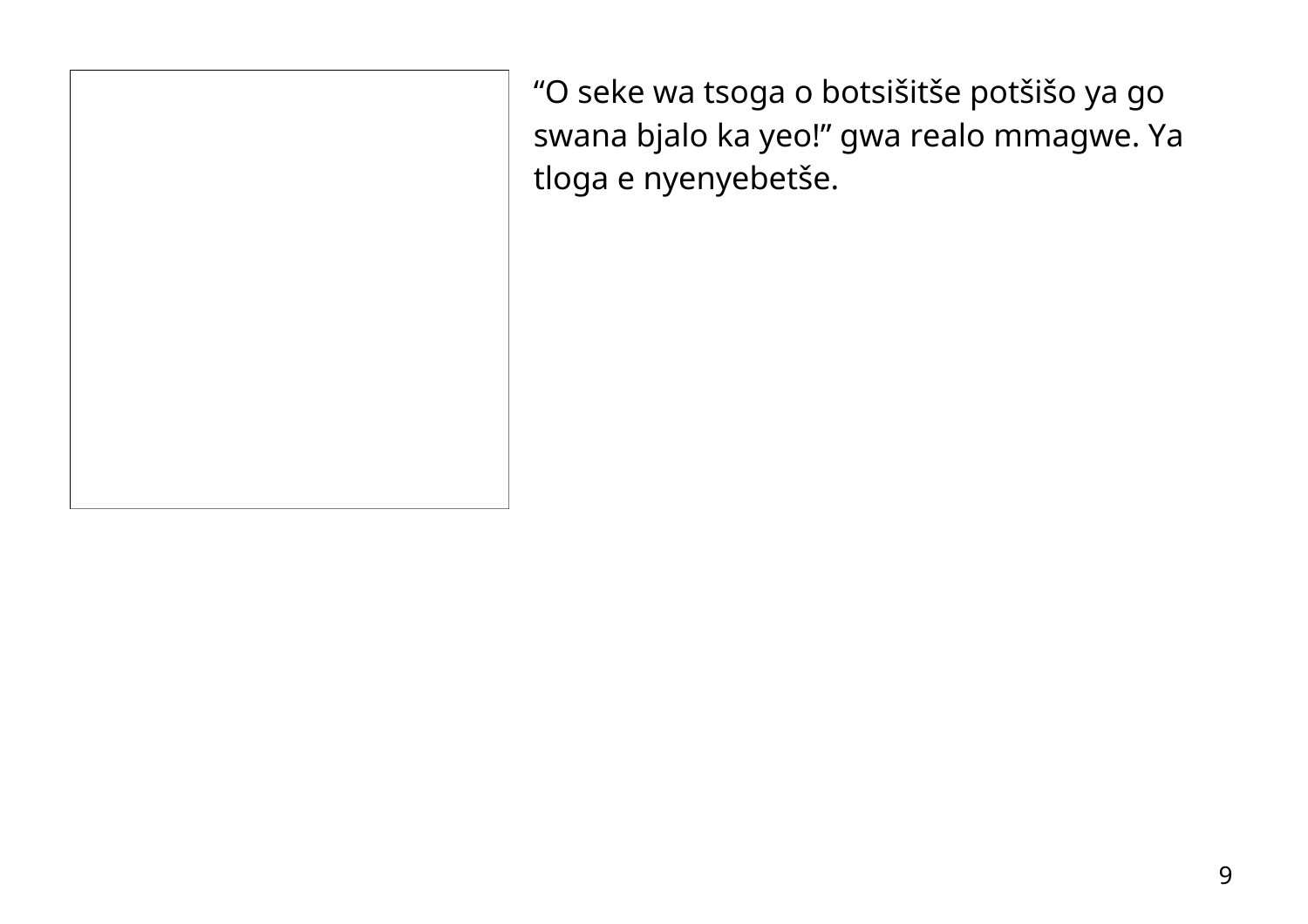Legokobu la mahlajana la re kapela, "Ntšhale morago nokeng. Ke mo o tla bonang gone Kwena e ja eng."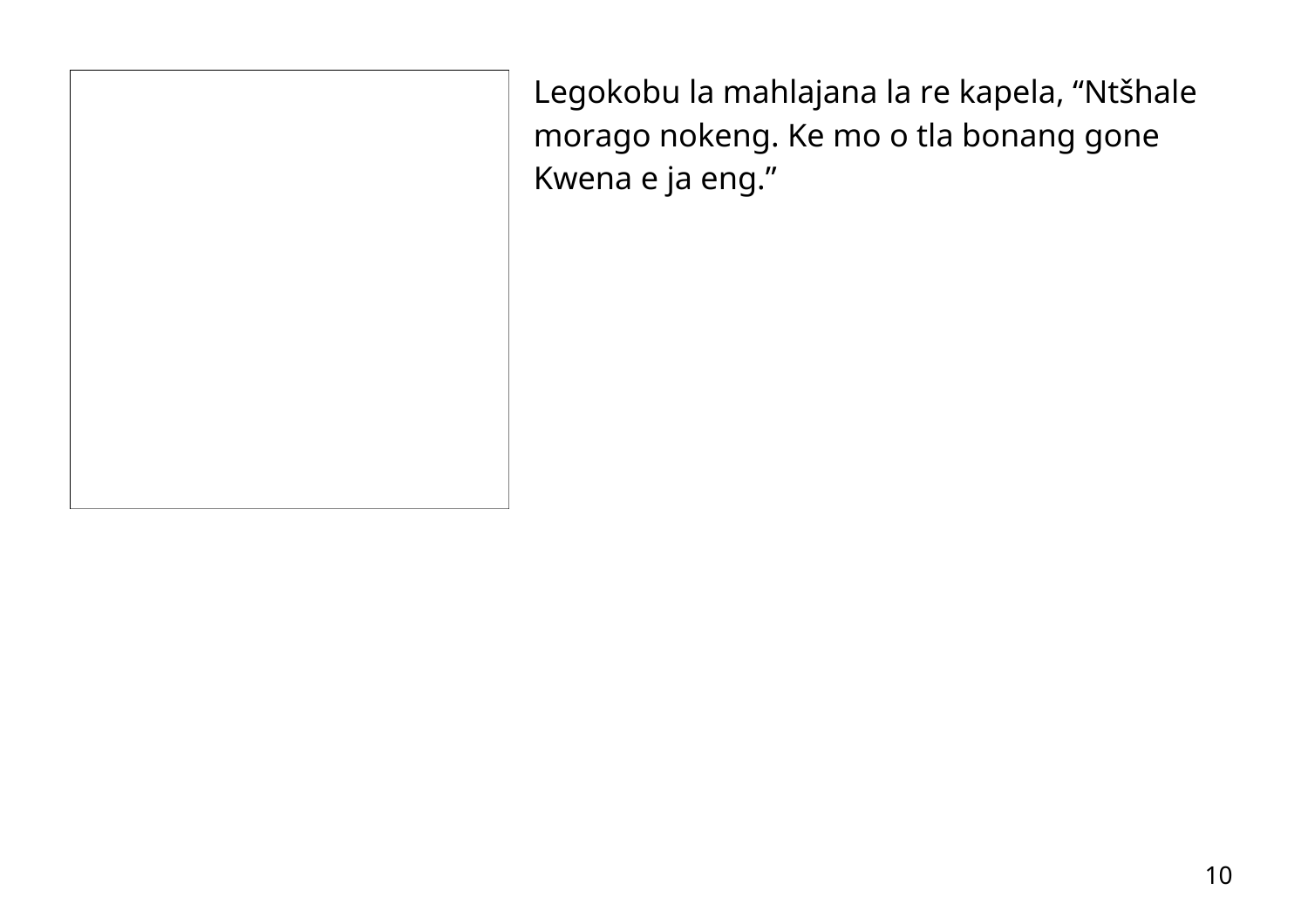| Tlowana ya šala legokubu morago go ya<br>nokeng. |
|--------------------------------------------------|
|                                                  |
|                                                  |
|                                                  |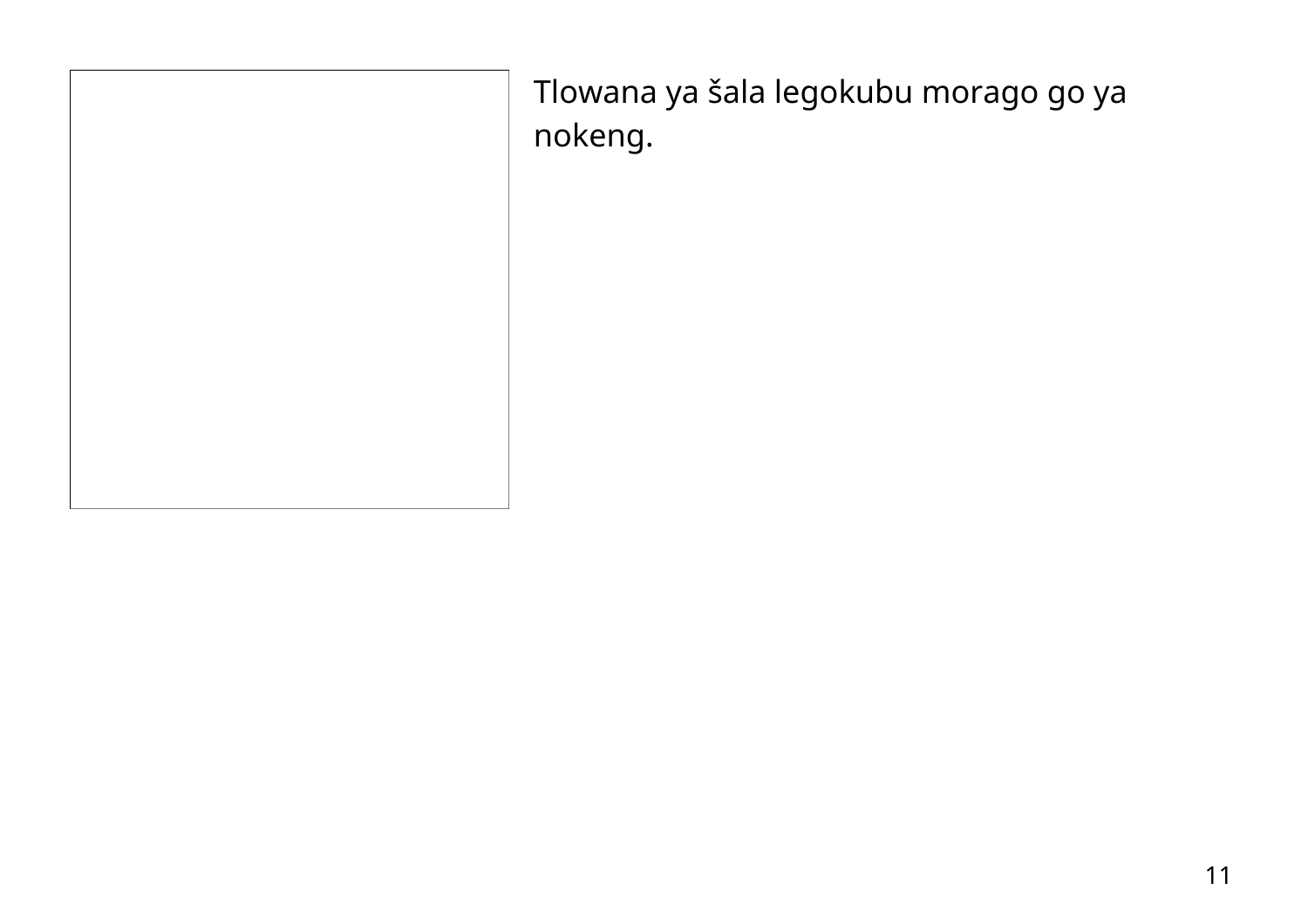Ya swahla mahlaka, ya ema leribeng la noka. Ya lebelela ka meetsing. Ya re Kwena e kae?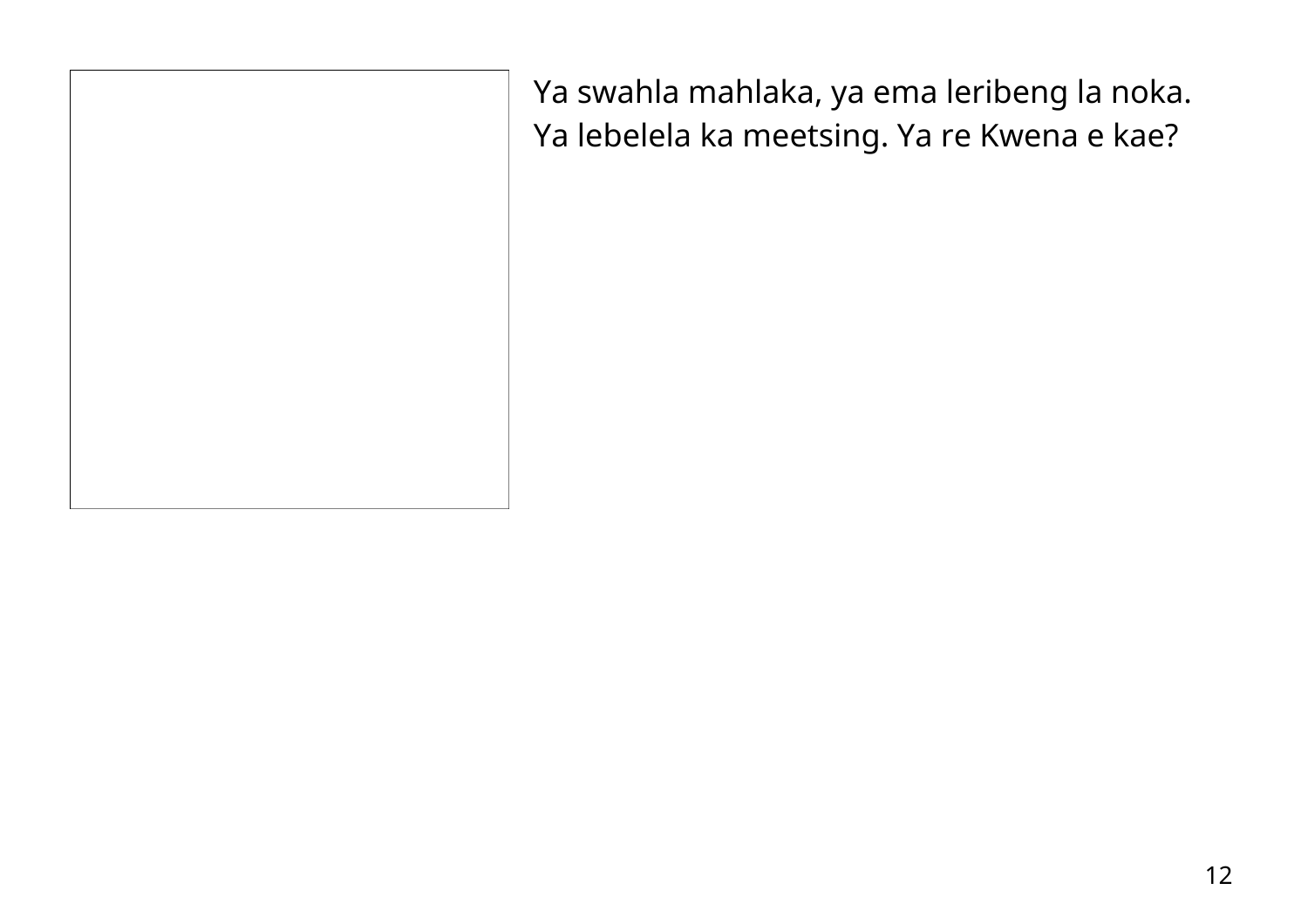"Dumela, " gwa realo leswika leo le lego kgauswi le leriba la noka. "Dumela, " gwa realo Tlowana. "Mohlomongwe o ka mpotša gore Kwena e lalela ka eng?"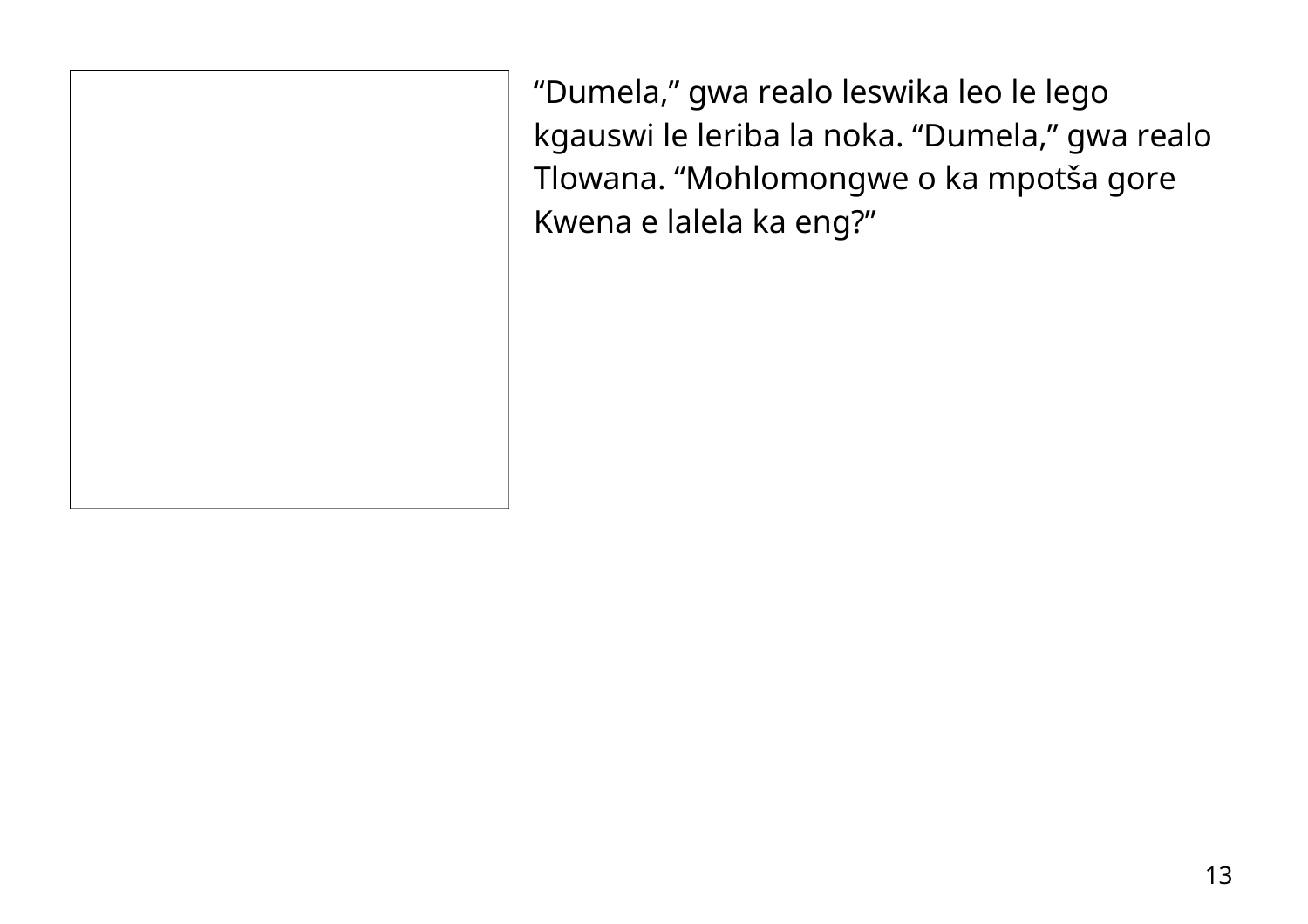"Inama ke tla go botša" gwa realo leswika. Gape, gape Tlowana ya inamela fase go fihlelela.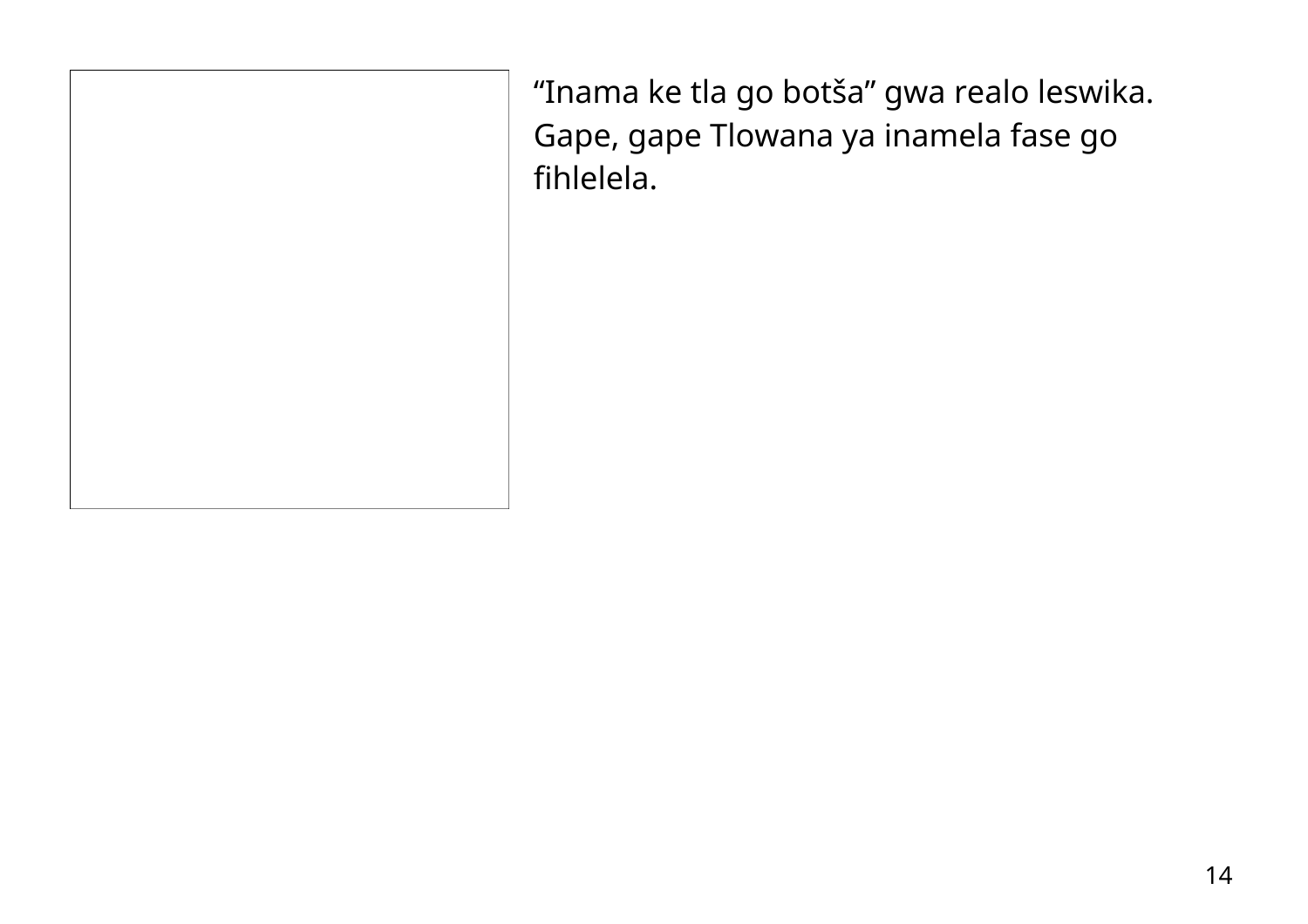"Photho!" ya ba nkoya tlowana eka ganong ya Kwena. "Ba tla lalela ka wena!" gwa realo Legokobu.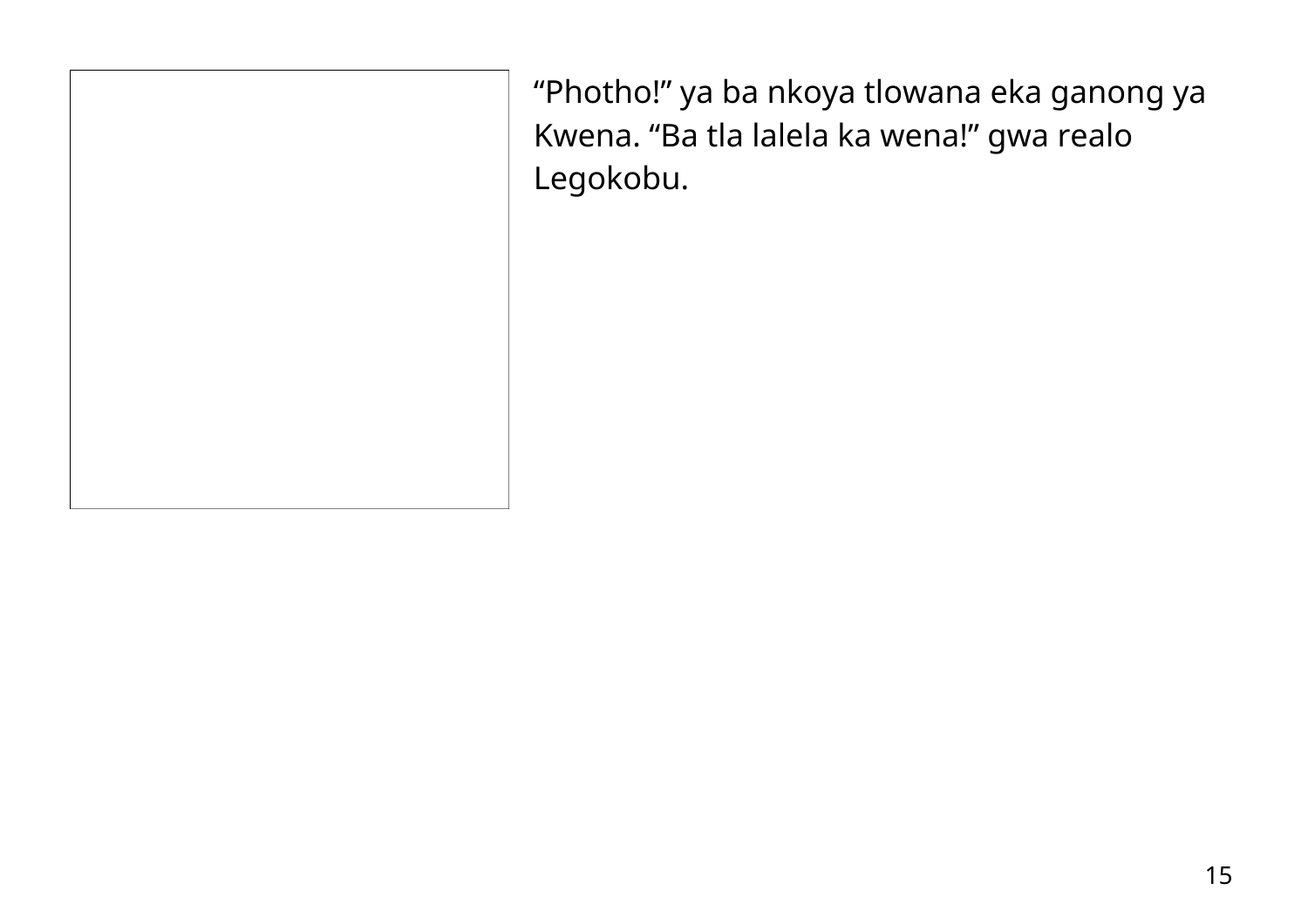Tlowana ya tseparela fase ka maoto a morago ya goga, ya goga, ya goga. Eupša Kwena ya se lese.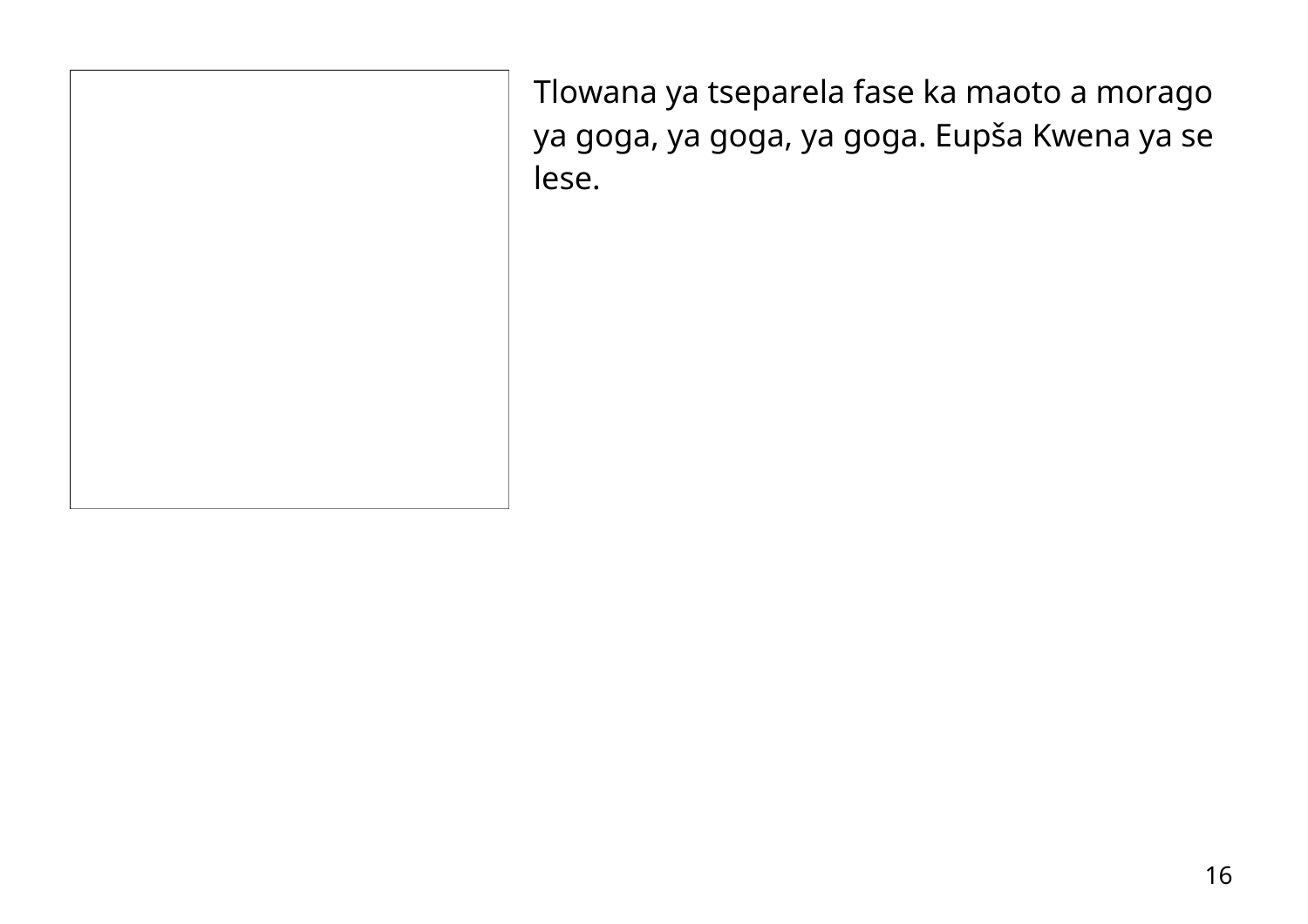Nko ya Tlowana ya tamologa, ya tamologa, ya tamologa go fihlela "Pooo!" ya wa ka mokokotlo.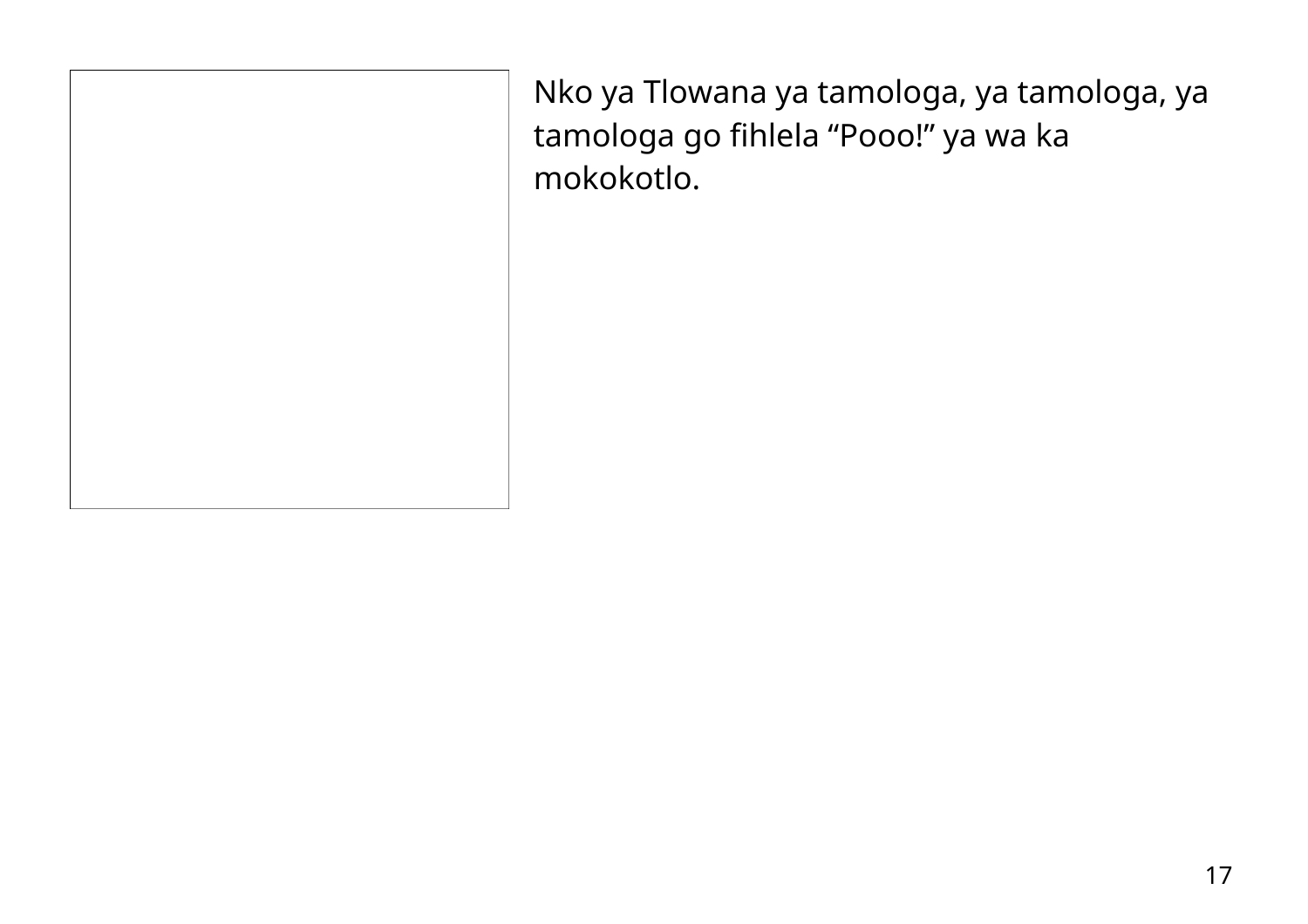Kwena ya gagabela ka meetsing e befetšwe.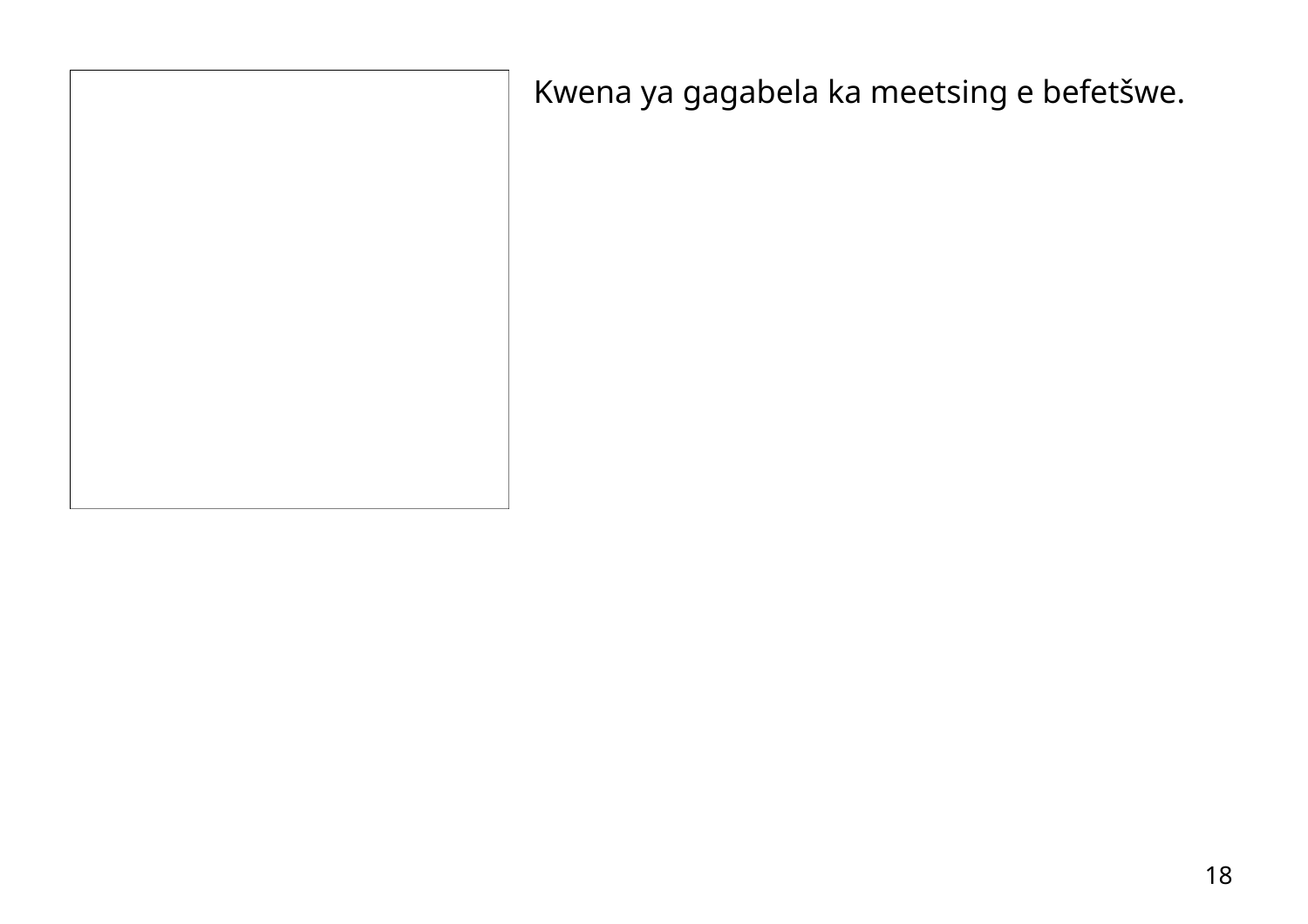Tlowana ya lebelela nko ya yona. E be e sa bone gore e felela kae.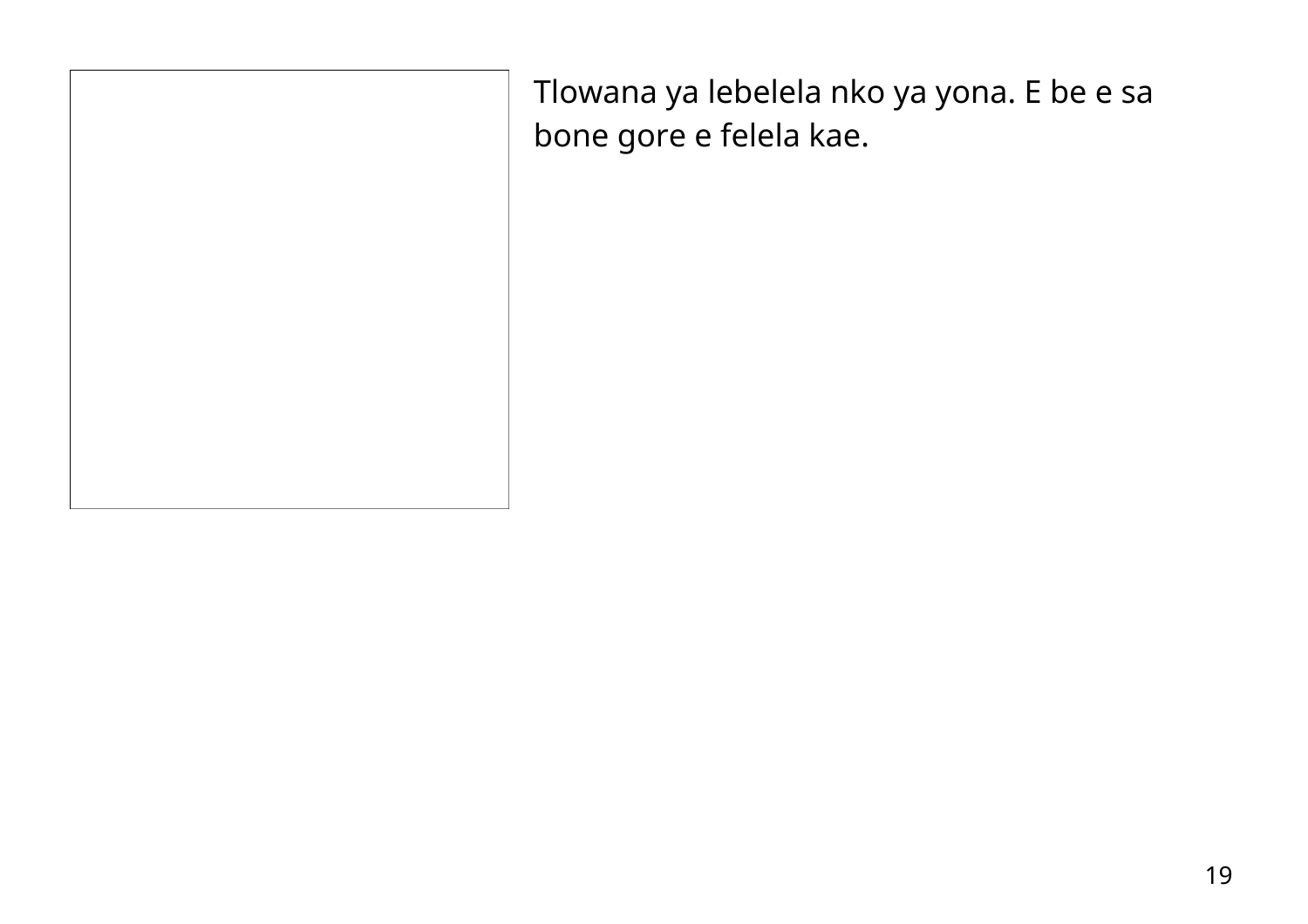Nko e be e le ye telele e kgona le go fihlelela dienywa mehlareng.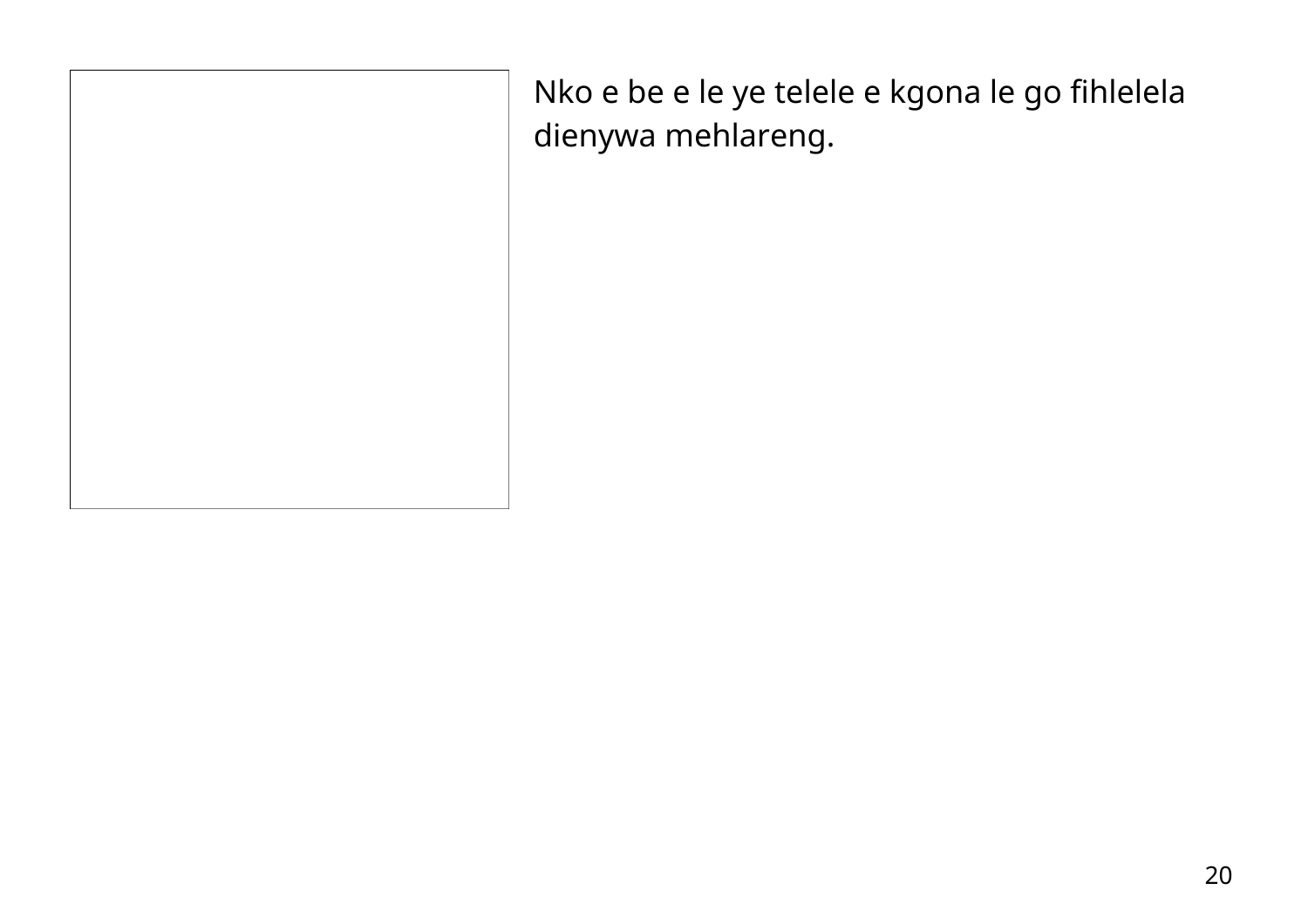Le go ihlapiša ka mokokotlong. Le go fihla lehono ditlou di na le dinko tše telele tša go ba le mohola.